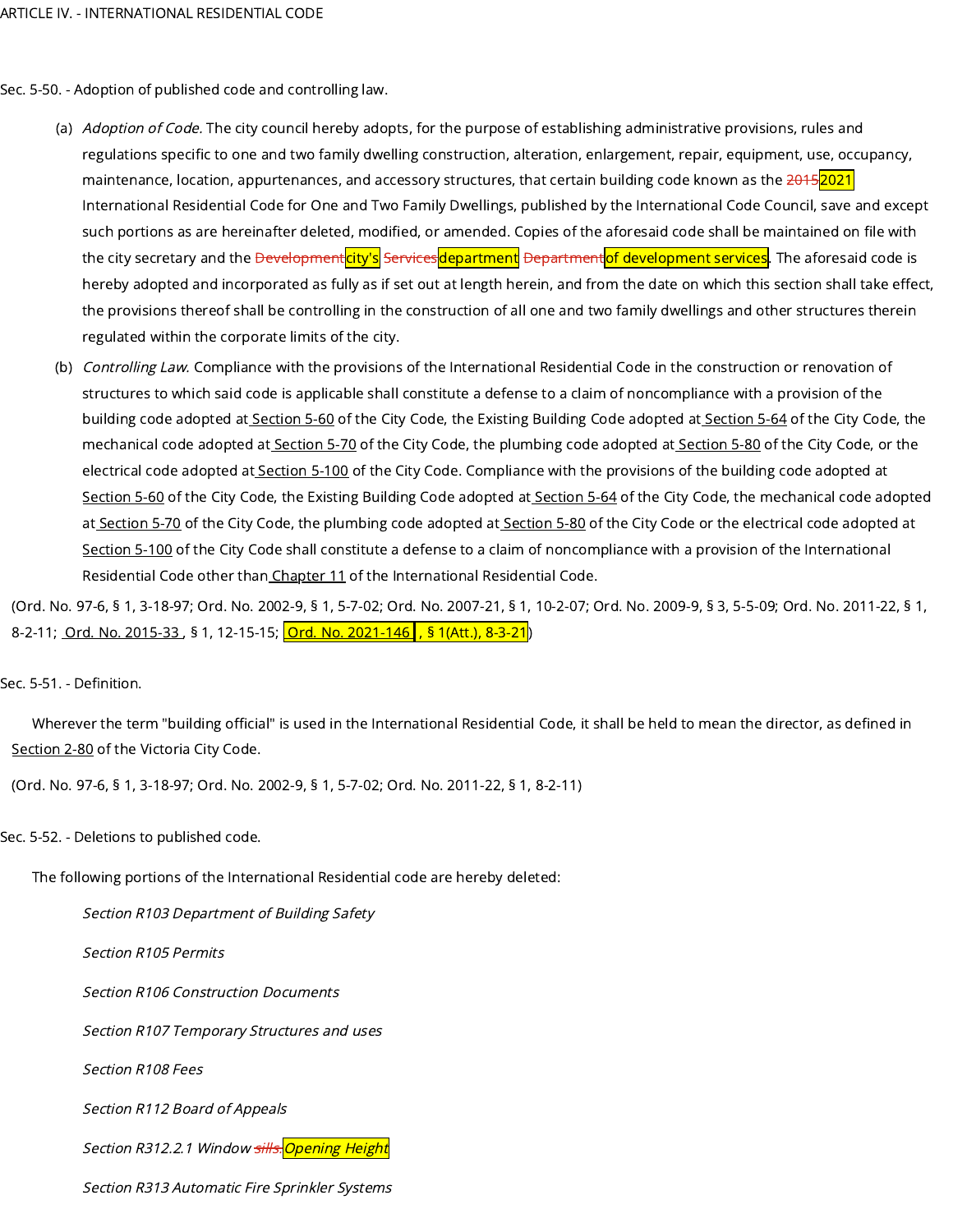Section R322 Flood Resistant Construction

Section R325 Mezzanines

Section R404.1.1 Design required

Section <del>R507<mark>507.9</mark>.2.4 Deck<mark>Lateral</mark> lateral load connection</mark>Connection</del>

Section R609 Exterior Windows and Doors

Section *N1102.2 Specific insulation requirement*s

Section N1102.4.6 Electrical and communication outlet boxes (air sealed boxes,

Section N1103.3.3 Exception 3

Section N1104.2 Interior Lighting Controls

Section P2723 Macerating Toilet<mark> Systems</mark>

**Section P2904 Dwelling Unit Fire Sprinkler** Systems

Section E3605.9.2 Service Cable, service head or gooseneck.

([Ord.](https://library.municode.com/) No. 97-6, § 1, 3-18-97; Ord. No. 2002-9, § 1, 5-7-02; Ord. No. 2011-22, § 1, 8-2-11; <u>\_Ord. No. [2015-33](https://library.municode.com/) ,</u> § 1, 12-15-15; <mark>\_Ord. No. [2021-146](https://library.municode.com/)</mark> , § 1(Att.), 8-3-21)

Sec. 5-53. - Amendments to published code.

The 2015<mark>2021</mark> International Residential Code, as adopted by the City Council of the City of Victoria, is amended as follows:

 $(1)$ 

Section R101.2 Scope. Exception: shall be amended to read; The following shall be permitted to be constructed in accordance with this code.

 $\vert$ (2)

Section R112 Board of Appeals is deleted in its entirety and replaced with the following:

"Section R112 Right of Appeal and Provisions Inconsistent with the International Residential Code."

"R112.1 Right of Appeal. The Board of Adjustments and Appeals shall hear appeals and requests for variances to the provisions of this code with respect to the trades represented by the provision being appealed or varied. Said appeals and requests for variances shall be heard and recommended in accordance with Sections [2-94](https://library.municode.com/) and [2-95](https://library.municode.com/) of the City Code."

- (<del>2<mark>3</mark>) <u>[Chapter](https://library.municode.com/) 2</u> Definitions is amended to add the following definition: "DECORATIVE COATING. A single coat of plaster,</del> cementitious or other approved material applied to a concrete or masonry surface for cosmetic purposes only."
- (34) [Chapter](https://library.municode.com/) 2 Definitions is amended to add the following definition: Projection Factor. The ratio of the horizontal depth of an overhang, eave, or permanently attached shading device, divided by the distance measured vertically from the bottom of the fenestration glazing to the underside of the overhang, eave, or permanently attached shading device.
- (4) [Chapter](https://library.municode.com/) 2 Definitions. Ambulatory Care Facility shall be amended to read: Buildings or portions thereof used to provide medical, surgical, psychiatric, nursing or similar care on a less than 24-hour basis to persons who are rendered incapable of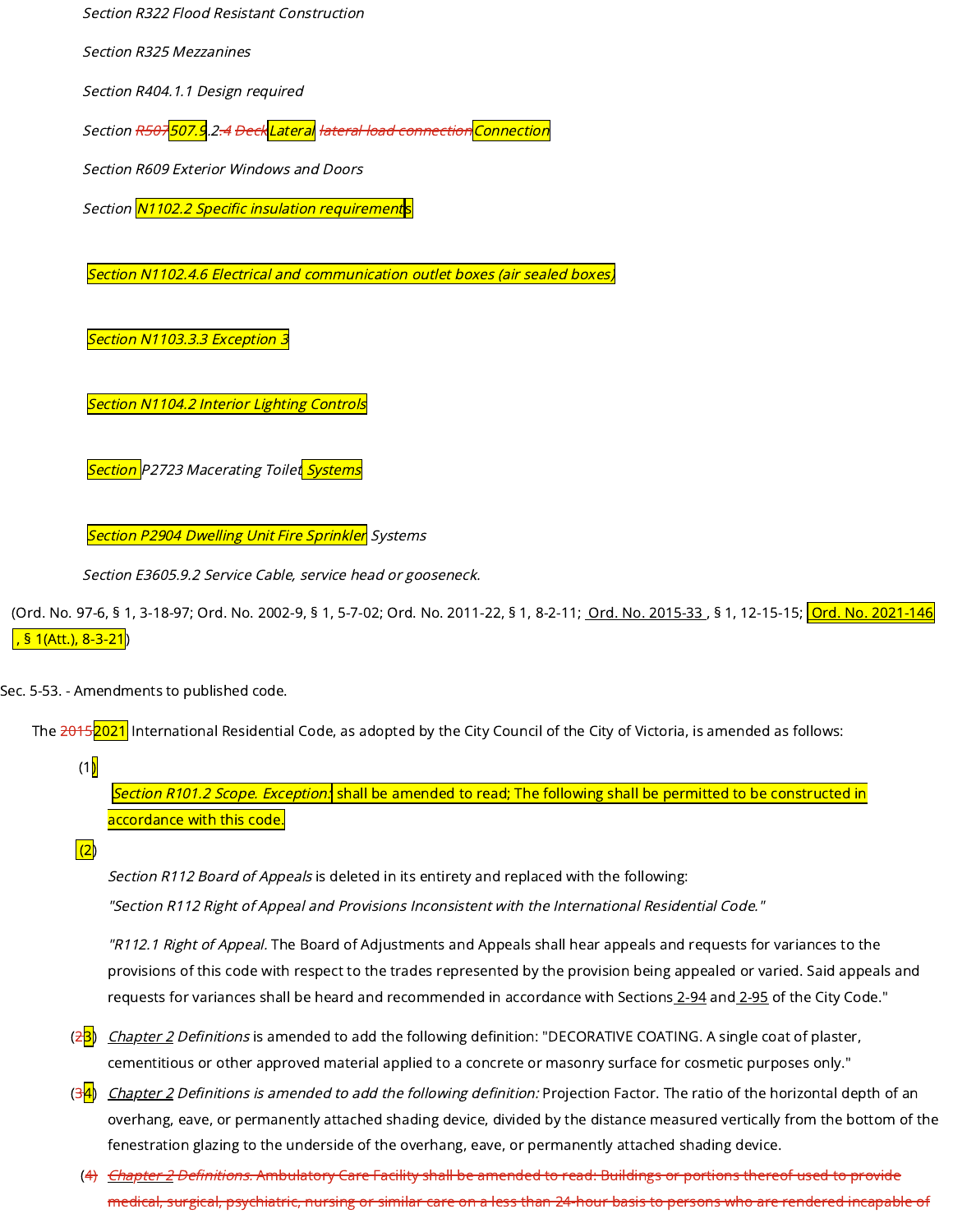self-preservation by the services provided. This group may include but not limited to the following: dialysis centers, sedation dentistry, surgery center, colonic centers, psychiatric centers.

<del>(</del>5) *Table R301.2<del>(1)</del> Climatic and geographic design criteria* is amended by adding the following entries in the appropriate columns:

Ground Snow Load: Not Applicable

Wind Speed: 135 Ultimate Design Wind Speed, 85 mph/105 (fastest mile/3 second gust) Exposure B

Topographic effect: No

Special Wind Region: No

Wind-borne debris zone: No

Seismic Design Category:  $\theta$ A

Subject To Damage From

Weathering: Negligible

Frost Line Depth: No — 12-inch

Termite: Yes

Winter Design Temperature

For Heating Facilities: None RequiredYes

Ice Barrier Underlayment Reqd: No

Flood Hazard:

Flood Insurance Rate Maps (FIRM)

City of Victoria

Panel Number:

480638 0005G Panel Date: July 21, 1999

480638 0010E Panel Date: August 4, 1987

480638 0015E Panel Date: August 4, 1987

480638 0005G LOMR Panel Date: Map revised July 21, 1999

480638 0010E LOMR Panel Date: Map revised August 4, 1987

City of Victoria Extra Territorial Jurisdiction (ETJ)

County of Victoria

Panel Number:

480637 0125D Panel Date: November 20, 1998

480637 0200B Panel Date: September 18, 1987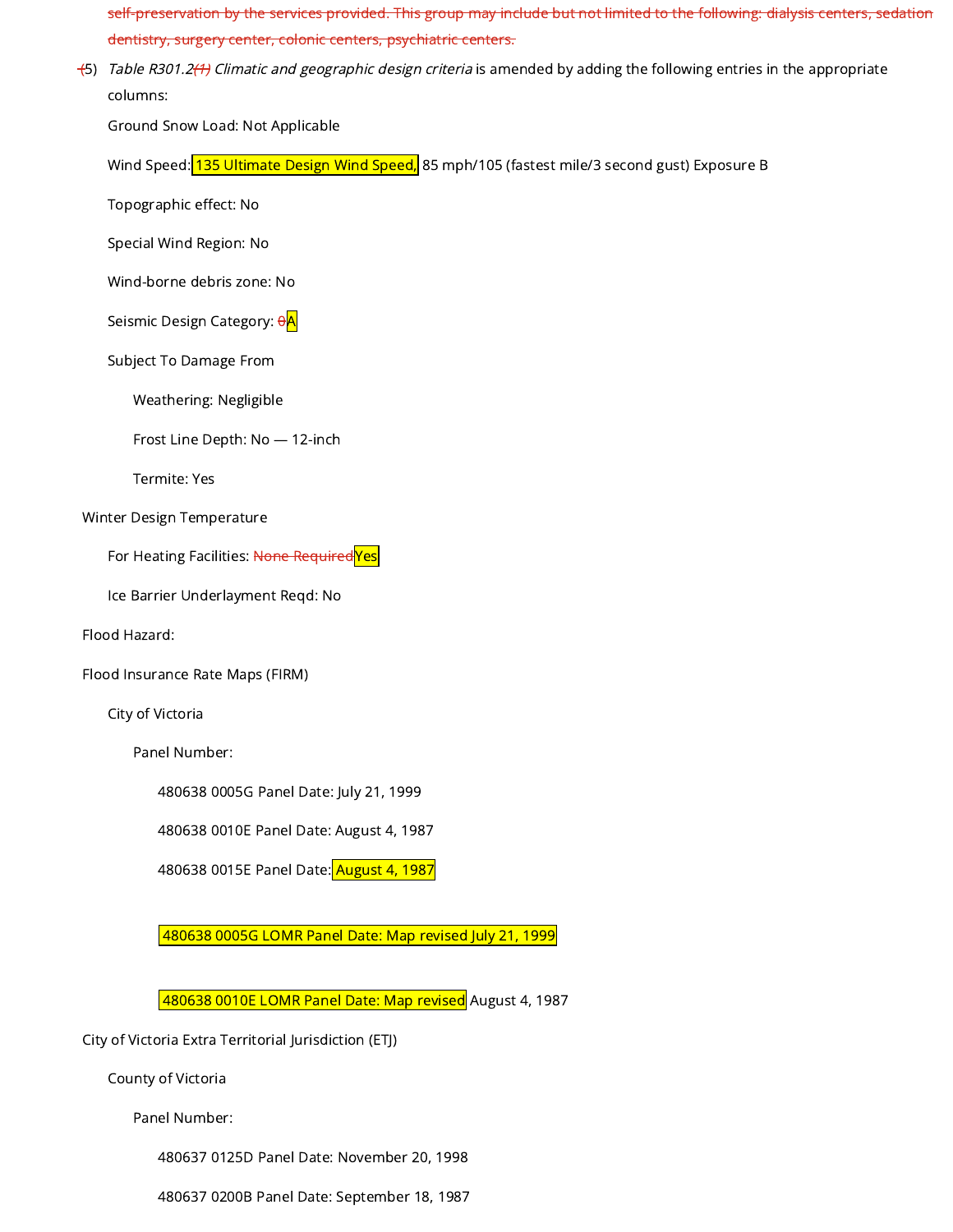Including all Letter of Map Revisions and/or Letter of Map Amendments after the referenced effective panel dates.

Air Freeze Index: 1500 or less

Mean Annual Temp: 70.2

(6) Section 301.2.1 Wind design criteria is amended to read:

Buildings and portions thereof shall be constructed in accordance with the wind provisions of this code using the ultimate design speed in Table R301.2 $(1)$  as adopted.

- (7) *Table 302.1*(1). *Table 302.1*(1) is amended to reduce all requirements of a 5' separation distance to a 3' separation distance.
- (8) Section R302.1.1 Exterior walls on zero lot lines is added to read as follows:

"The provisions of Section 302.1 shall not apply if the approved and recorded final plat of the subdivision provides an interior side yard setback of a minimum of nine feet on one side of the lot, and the setback contains an easement at least six feet wide running along the length of the side of the lot that prohibits the construction of combustible building material in said easement."

- (9) <mark>Section</mark> R302.5.1 Opening Protection is amended to read: Openings from a private garage directly into a room used for sleeping purposes shall not be permitted. Other openings between the garage and residence shall be equipped with solid wood doors not less than 1<del> 3/8<mark>¾</mark></del> inches (35mm) in thickness, solid or honeycomb core steel doors not less than 1 <del>3/8<mark>¾</mark></del> inches (35mm) thickness, or 20-minute fire-rated doors.
- (10) <mark>Section</mark> R302.6 Dwelling/garage fire separation is amended to add Exception 1, "Exception: Concrete-filled steel ally columns used in the structure supporting the separation shall not require a gypsum board application."
- (11) *3<del>03.7.1*</del>Section<mark>l *Light Activation* is amended to read: "The control for activation of the required interior stairway lighting shall</del></mark> be accessible at the top and bottom of each stairway without traversing any steps. The illumination of exterior stairways shall be controlled from inside the dwelling unit.

Exceptions:

#### 2) Interior stairways consisting of less than six steps."

- <del>(12)</del> *R310.1 Emergency escape and rescue opening required.* The first sentence of the paragraph is amended to read; "Every sleeping room shall have at least one operable emergency escape and rescue opening" No other amendments are made to this section.
- $(13|12)$ Section R311.2 Egress Door is amended to read; "At least one egress door shall be provided for each dwelling unit. The egress door shall be side-hinged, and shall provide a minimum clear width of 32 inches when measured between the face of the door and the stop, with the door open 90 degrees. The minimum clear height of the door opening shall not be less than 78 inches in height measured from the top of the threshold to the bottom of the stop. Other doors shall not be required to comply with these minimum dimensions".
- $(1413)$ Section R312.1.1 Where required is amended to read; "Guards shall be located along open-sided walking surfaces of all decks, porches, balconies, stairs, ramps and landings that are located more than 30 inches measured vertically to the floor or grade below. Insect screening shall not be considered as a guard".
- $(1514)$ Section 311.7.5.1 Risers. The first sentence of the paragraph is amended to read: The maximum riser height shall be 8 inches (203 mm).
- $(1615)$ Section 311.7.5.2 Treads. The first sentence of the paragraph is amended to read: The minimum tread depth shall be 9 inches (229mm).
- (<del>17</del>16) Section 311.7.5.3 Nosings. Exception: is amended to read: "A nosing is not required where the tread depth is a minimum of 10 inches."
- $(1817)$ Section 311.7.8 Handrails. All of section R311.7.8 is amended to read as follows: "Handrails shall be provided on at least one side of stairways consisting of three or more risers. Handrails shall have a minimum height of 34 inches (864mm) and a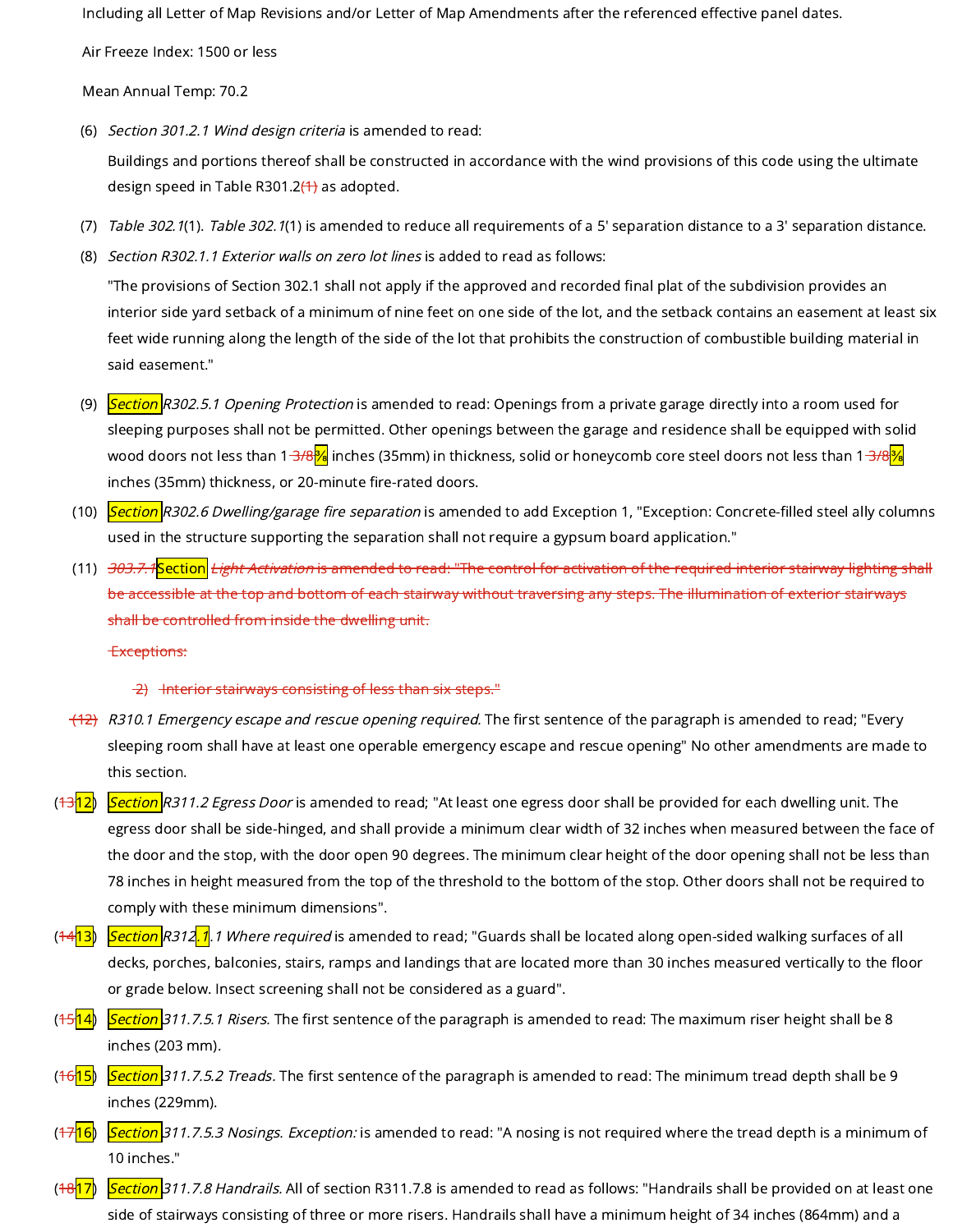maximum height of 38 inches (965mm) measured vertically from the nosing of the treads. All required handrails shell be continuous the full length of the stairs from a point directly above the top riser to a point directly above the lowest riser of the stairway. The ends of the handrail shall be returned into a wall or shall terminate in newel posts or safety terminals. A minimum clear space of 1-½ inches (38 mm) shall be provided between the wall and the handrail."

- $(19|18)$ Section R312.2 Window fall protection shall be amended to read: Where window fall protection devices are provided, the device shall be installed in accordance with Sections R312.2.2.
- (<del>20</del>19) Section R403.1.6 Foundation anchorage is amended to read; "Where wood sill and sole plates and cold-formed steel framed walls are supported directly on continuous foundation walls or monolithic slabs with integral footings, they shall be anchored to the foundation in accordance with this section.

Wood sole plates at all exterior walls, wood sole plates of *braced wall panels* at building interiors on monolithic slabs with integral footings, and all wood sill plates shall be anchored to the foundation with anchor bolts spaced a maximum of 6 feet (1829 mm) on center. Bolts shall be at least ½ inch (12.7 mm) in diameter and shall extend a minimum of 7 inches (178 mm) into concrete or grouted cells of concrete masonry units. A nut and washer shall be tightened on each anchor bolt. There shall be a minimum of two bolts per plate section with one bolt located not more than 12 inches (305 mm) or less than seven bolt diameters from each end of the plate section. Approved foundation anchorage spaced as required to provide equivalent anchorage to ½-inch-diameter (13 mm) anchor bolts shall be permitted. Interior bearing wall sole plates on monolithic slab foundations with integral footings that are not part of a *braced wall panel* shall be positively anchored with approved fasteners. Sill plates and sole plates shall be protected against decay and termites where required by Sections R317 and R318.

## Exceptions:

- 1. Walls 24 inches (610 mm) total length or shorter connecting offset *braced wall panels* shall be anchored to the foundation with a minimum of one anchor bolt located in the center third of the plate section and shall be attached to adjacent braced wall panels at corners as shown in Item 9 of Table R602.3(1).
- 2. Walls 12 inches (305 mm) total length or shorter connecting offset *braced wall panels* shall be permitted to be connected to the foundation without anchor bolts. The wall shall be attached to adjacent braced wall panels at corners as shown in Item 9 of Table R602.3(1).
- *3. Exception 3 shall be added to read:* Where the basic wind speed in accordance with Figure R301.2(<del>4</del>2)<del>A</del> does not exceed 115 miles per hour (51m/s), the seismic design category is A or B and Method GB in accordance with Section R602.10 is used for a braced wall line on the interior of the dwelling, anchor bolts shall not be required for the wood sole plates of the braced wall panels. Positive anchorage with approved fasteners shall be provided.

 $(2120)$ Section "R502.3.3 Floor Cantilevers" is amended to read: "Floor cantilever spans shall not exceed the nominal depth of the wood floor joist. Floor cantilevers constructed in accordance with Table R502.3.3 and shall be permitted when supporting a light-frame bearing wall and roof only. The ratio of backspan to cantilever span shall be at least 3 to 1."

(<del>22</del>21) Add new table "Table R502.3.3 Cantilever Spans For Floor Joists Supporting Light-Frame Exterior Bearing Wall And Roof Only" (see attached table).

### TABLE R502.3.3 CANTILEVER SPANS FOR FLOOR JOISTS

SUPPORTING LIGHT-FRAME EXTERIOR BEARING WALL AND ROOF ONLY <sup>a,b,c,f,g,h</sup>

(Floor Live Load ≤ 40 psf, Roof Live Load ≤ 20 psf) See table below

Maximum Cantilever Span Spacin g

(Uplift Force at Backspan Support in Lbs.) <sup>d,e</sup>

Ground Snow Load

Member an d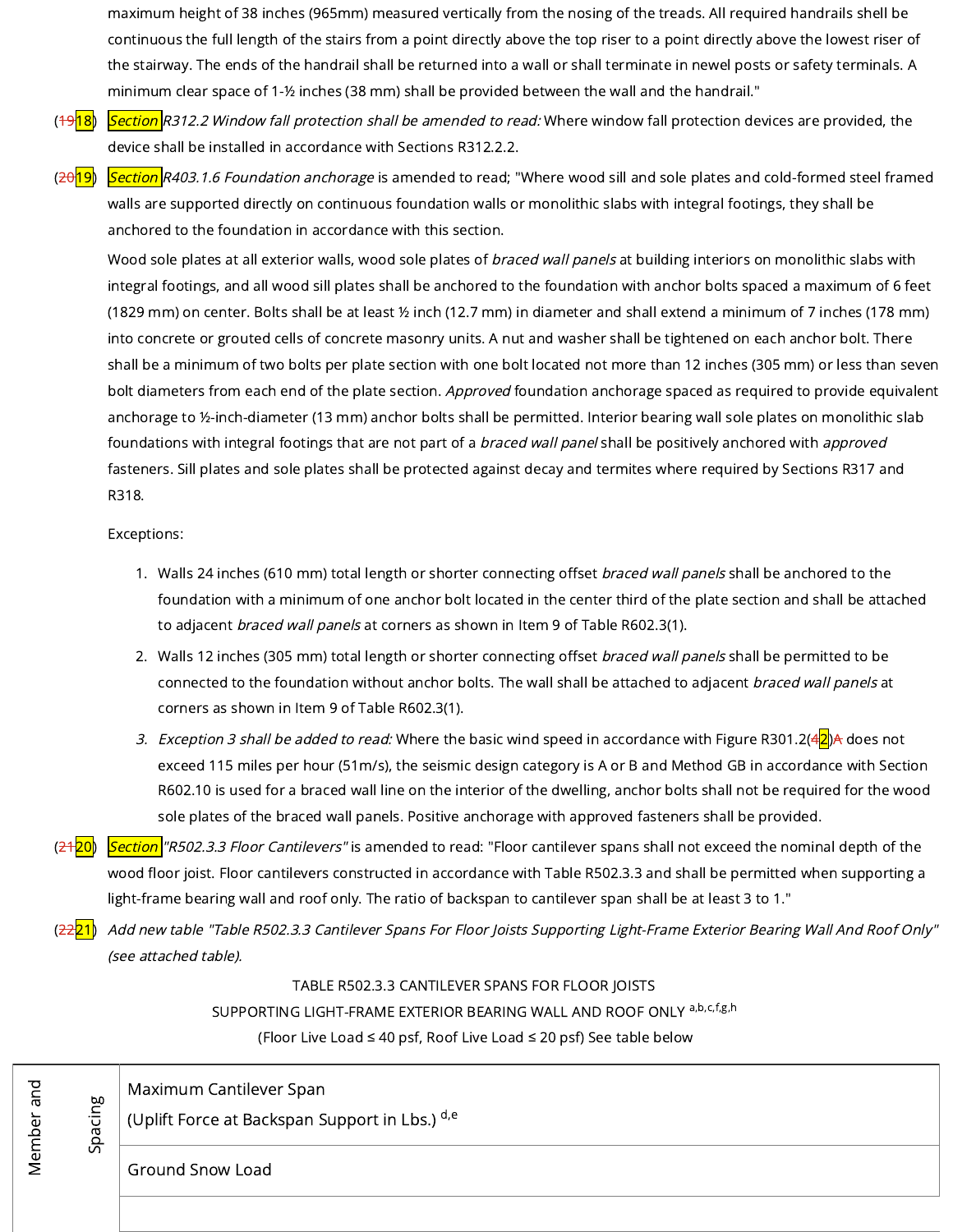|                                                    | $\leq 20$ psf<br>Roof Width                 |                                           | 30 psf                                    |                                           | 50 psf                                    |                                             |                                           | 70 psf                                      |                                           |                                           |                                           |                                           |
|----------------------------------------------------|---------------------------------------------|-------------------------------------------|-------------------------------------------|-------------------------------------------|-------------------------------------------|---------------------------------------------|-------------------------------------------|---------------------------------------------|-------------------------------------------|-------------------------------------------|-------------------------------------------|-------------------------------------------|
|                                                    |                                             |                                           | Roof Width                                |                                           | Roof Width                                |                                             |                                           | Roof Width                                  |                                           |                                           |                                           |                                           |
|                                                    | 24 ft.                                      | 32 ft.                                    | 40 ft.                                    | 24 ft.                                    | 32 ft.                                    | 40 ft.                                      | 24 ft.                                    | 32 ft.                                      | 40 ft.                                    | 24 ft.                                    | 32 ft.                                    | 40 ft.                                    |
| $2 \times 8$ 8 @<br>$12^{\frac{\pi}{2}}$           | $20 -$<br>$\frac{1}{2}$ (177)               | 15 <sup>′′</sup><br>$\frac{1}{2}$ (227)   |                                           | 18 <sup>μ</sup><br>$\frac{1}{2}$ (209)    |                                           |                                             |                                           |                                             |                                           |                                           |                                           |                                           |
| 2 x <mark>x</mark> 10 @<br>16 <sup>4</sup>         | $29^{\frac{\mu}{2}}$<br>$\frac{1}{2}$ (228) | $21 -$<br>$\frac{1}{2}$ (297)             | 16 <sup>μ</sup><br>$\frac{1}{2}$ (364)    | $26^{\frac{1}{2}}$<br>$\frac{1}{2}$ (271) | 18 <sup>μ</sup><br>$\frac{1}{2}$ (354)    |                                             | 20 <sup>u</sup><br>$\frac{1}{2}$ (375)    |                                             |                                           |                                           |                                           |                                           |
| 2 x <mark>x</mark> 10 @<br>12 $\frac{2}{\sqrt{2}}$ | 36 <sup>2</sup><br>$\frac{1}{2}$ (166)      | $26^{\frac{1}{2}}$<br>$\frac{1}{2}$ (219) | $20 -$<br>$\frac{1}{2}$ (270)             | 34 <sup>2</sup><br>$\frac{1}{2}$ (198)    | $22^{\frac{1}{2}}$<br>$\frac{1}{2}$ (263) | $16^{\frac{\pi}{2}}$<br>$\frac{1}{2}$ (324) | $26^{\frac{1}{2}}$<br>$\frac{1}{2}$ (277) |                                             |                                           | 19 <sup>′′</sup><br>$\frac{1}{2}$ (356)   |                                           |                                           |
| 2 x 12 @<br>16 <sup>4</sup>                        |                                             | $32^{n}$<br>$\frac{1}{2}$ (287)           | $25^{\frac{1}{2}}$<br>$\frac{1}{2}$ (356) | 36 <sup>4</sup><br>$\frac{1}{2}$ (263)    | $29 -$<br>$\frac{1}{2}$ (345)             | $21 -$<br>$\frac{1}{2}$ (428)               | $29 -$<br>$\frac{1}{2}$ (367)             | 20 <sup>u</sup><br>$\frac{1}{2}$ (484)      |                                           | $23^{\frac{1}{2}}$<br>$\frac{1}{2}$ (471) |                                           |                                           |
| 2 x <mark>x</mark> 12 @<br>124 <mark>"</mark>      |                                             | $42^{\frac{1}{2}}$<br>$\frac{1}{2}$ (209) | $31 -$<br>$\frac{1}{2}$ (263)             |                                           | $37^{\frac{1}{2}}$<br>$\frac{1}{2}$ (253) | 27 <sup>u</sup><br>$\frac{1}{2}$ (317)      | 36 <sup>′′</sup><br>$\frac{1}{2}$ (271)   | $27^{\frac{1}{2}}$<br>$\frac{1}{2}$ (358)   | 17 <sup>μ</sup><br>$\frac{1}{2}$ (447)    | $31 -$<br>$\frac{1}{2}$ (348)             | $19^{\frac{1}{2}}$<br>$\frac{1}{2}$ (462) |                                           |
| 2 x <mark>x</mark> 12 @<br>$8^{\frac{\pi}{12}}$    |                                             | 48 <sup>"</sup><br><mark>"</mark> (136)   | $45 -$<br>$\frac{1}{2}$ (169)             |                                           | $48^{\frac{1}{2}}$<br>$\frac{1}{2}$ (164) | $38 -$<br>$\frac{1}{2}$ (206)               |                                           | $40^{\frac{\mu}{2}}$<br>$\frac{1}{2}$ (233) | $26^{\frac{1}{2}}$<br>$\frac{1}{2}$ (294) | 36 <sup>4</sup><br>$\frac{1}{2}$ (230)    | 294<br>$\frac{1}{2}$ (304)                | $18^{\frac{1}{2}}$<br>$\frac{1}{2}$ (379) |

For SI: 1 in. = 25.4 mm, 1 psf = 0.0479 kN/m  $^2$ 

Notes:

- a. Tabulated values are for clear-span roof supported solely by exterior bearing walls.
- b. Spans are based on No. 2 Grade lumber of Douglas fir-larch, hem-fir, southern pine, and spruce-pine-fir for repetitive (3 or more) members.
- c. Ratio of backspan to cantilever span shall be at least 3:1.
- d. Connections capable of resisting the indicated uplift force shall be provided at the backspan support.
- e. Uplift force is for a backspan to cantilever span ratio of 3:1. Tabulated uplift values are permitted to be reduced by multiplying by a factor equal to 3 divided by the actual backspan ratio provided (3/backspan ratio).
- f. See Section R301.2.2.7.1 for additional limitations on cantilevered floor joists for detached one- and two-family dwellings in Seismic Design Categories D1 and D2 and townhouses in Seismic Design Categories C, D1, and D2.
- <del>g.</del> A full-depth rim joist shall be provided at the cantilevered end of the joists. Solid blocking shall be provided at the cantilever support.
- <del>h</del>g. Linear interpolation shall be permitted for building widths and ground snow loads other than shown.
- $(23|22)$ Section R602.8 Fireblocking required, is amended to read: "In concealed spaces of stud walls and partitions, including furred spaces, at the ceiling and floor level. Batts or blankets of mineral or glass fiber or other approved non-rigid materials shall be allowed as fireblocking in walls constructed using parallel rows of studs or staggered studs or in accordance with Section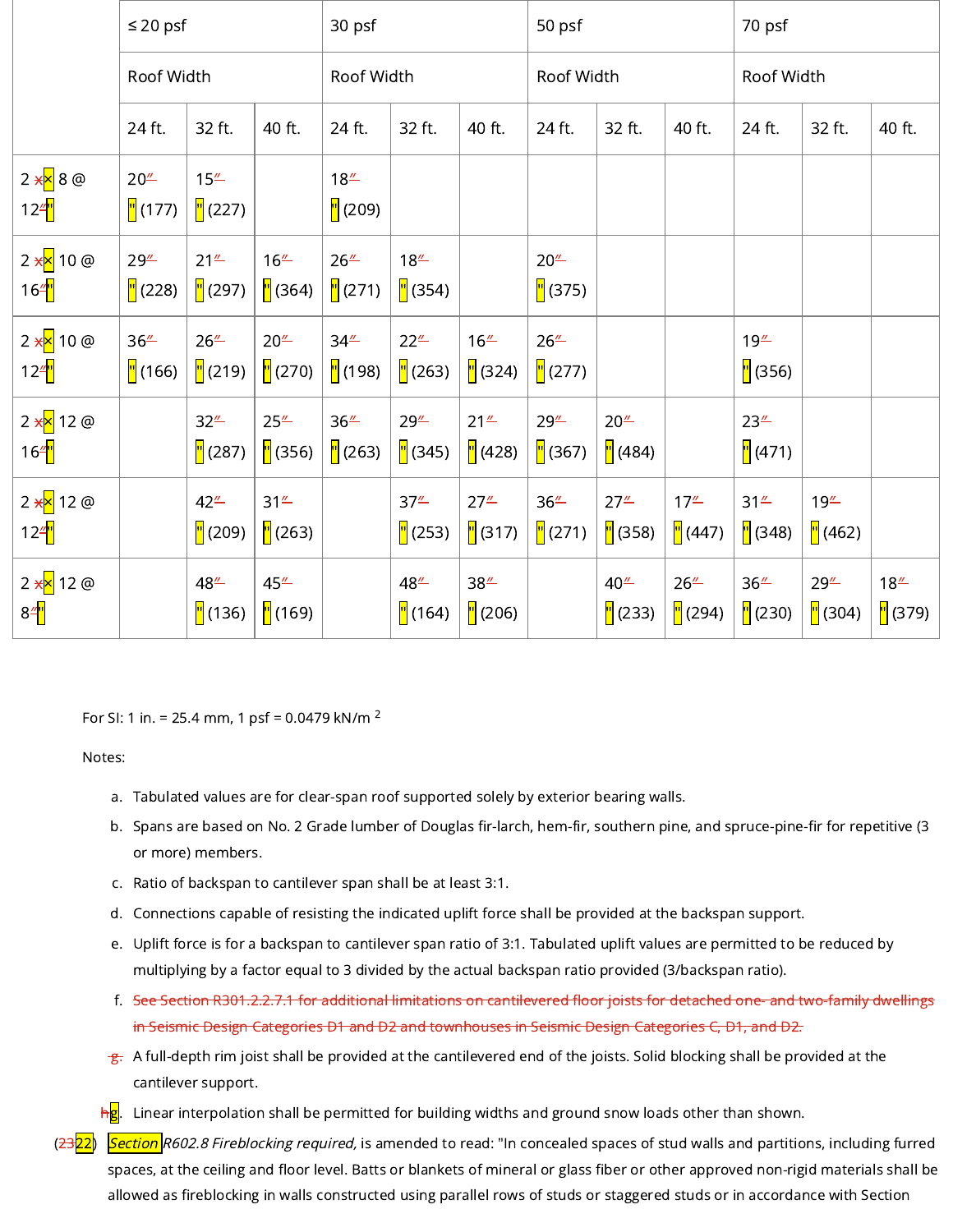R302.11".

- (<del>24<mark>23</mark>)</del> Section 703.7.2 Plaster is amended to add the following sentence at the end of first paragraph: "Decorative coatings applied to a concrete or masonry surface shall be installed in accordance with the manufacturer's installation instructions and are not required to comply with Table 702.1(1)."
- $(25|24)$ Section R908.3 Roof replacement is amended to read; "New roof coverings shall not be installed without first removing existing roof coverings where any of the following conditions occur:
	- 1. Where the existing roof or roof covering is water-soaked or has deteriorated to the point that the existing roof or roof covering is not adequate as a base for additional roofing.
	- 2. Where the existing roof covering is wood shake, slate, clay, cement or asbestos-cement tile.
	- 3. Where the existing roof has two or more applications of any type of roof covering.

Exceptions:

- 1. Complete and separate roofing systems, such as standing-seam metal roof systems, that are designed to transmit the roof loads directly to the building's structural system and that do not rely on existing roofs and roof coverings for support, shall not require the removal of existing roof coverings.
- 2. Metal panel, metal shingle, and concrete and clay tile roof coverings shall be permitted to be installed over existing wood shake roofs when applied in accordance with Section Chapter R907.49.
- 3. The application of new protective coating over existing spray polyurethane foam roofing systems shall be permitted without tear-off of existing roof coverings."

 $(25)$ 

Section N1102.3 Fenestration. Shall be amended to read; In addition to the requirements of N1102, fenestration shall comply with Section N1102.3.1 through N1102.3.5 as amended or shall comply with Table N1102.1.3.

 $(26)$ 

N1101.2Section Compliance is amended to read; "Compliance shall be demonstrated by either meeting the requirements of the International Energy Conservation Code, or meeting the requirements of this chapter, or meeting the requirements as set forth under Senate Bill 5 as mandated by the 77th Texas Legislature.

<del>(27)</del> *N1102.3.2.1 Glazed fenestration SHGC exception,* In climate Zone 2, permanently shaded vertical fenestration shall be permitted to satisfy the SHGC requirements. The projection factor of an overhang, eave, or permanently attached shading device shall be greater than or equal to the value listed in table N1102.2.3.1 (see below) for the appropriate orientation. The minimum projections shall extend beyond each side of the glazing a minimum of 12 inches (0.3m). Each orientation shall be rounded to the nearest cardinal orientation (+/-45 degrees or 0.79 rad) for purposes of calculation and demonstrating compliance.

### TABLE N1102.2.3.1

## MINIMUM PROJECTION FACTOR REQUIRED BY ORIENTATION FOR SHGC EXCEPTION

| <b>ORIENTATION</b> | PROJECTION FACTOR |
|--------------------|-------------------|
| North              | $≥=0.40a$         |
| South              | $\geq 0.20 -$     |
| East               | $\geq = 0.50$     |
| West               | $\geq = 0.50$     |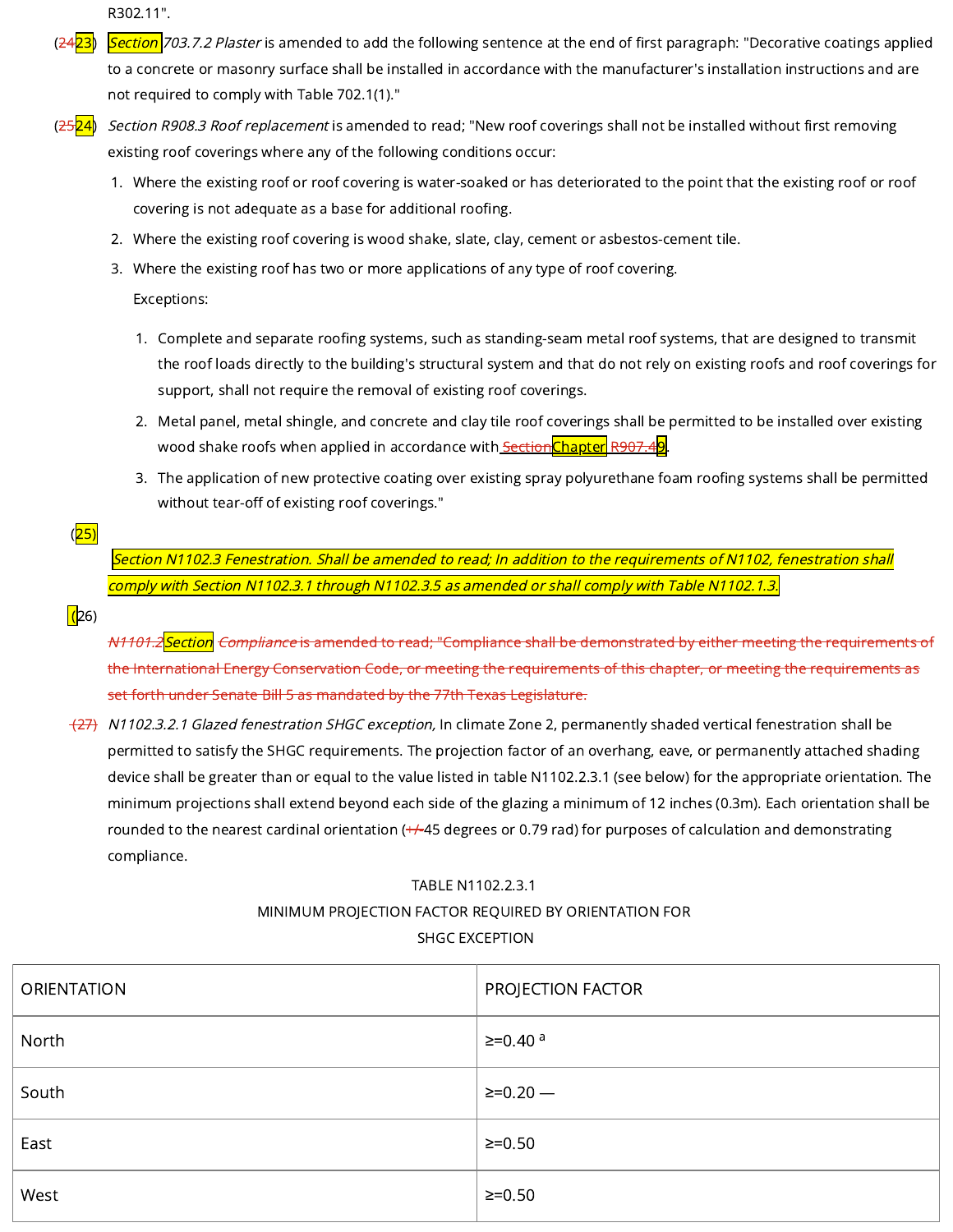a. For the north orientation, <sup>a</sup> vertical projection located on the west-edge of the fenestration with equivalent PF >= 0.15 shall also satisfy the minimum projection factor requirement.

 $(27)$ 

Amend Building Components within Table N1105.4.2(1) as follows;

# TABLE N1105.5<mark>4</mark>.2(1)

## SPECIFICATIONS FOR THE STANDARD REFERENCE AND PROPOSED DESIGNS

| <b>BUILDING</b><br><b>COMPONENT</b>                 | <b>STANDARD REFERENCE DESIGN</b>                                                          | <b>PROPOSED</b>                                                     |  |  |
|-----------------------------------------------------|-------------------------------------------------------------------------------------------|---------------------------------------------------------------------|--|--|
|                                                     |                                                                                           |                                                                     |  |  |
| Vertical fenestration<br>other than opaque<br>doors | Total area $b =$                                                                          | As proposed                                                         |  |  |
|                                                     | Orientation: equally distributed to four cardinal compass orientations<br>(N, E, S, & W)  | As proposed                                                         |  |  |
|                                                     | U-factor: from Table R402.1.3 N1102.1.3                                                   | As proposed Tc> As<br>proposed                                      |  |  |
|                                                     | Interior shade fraction: 0.92 (0.21xSHGC21xSHGC for the standard<br>reference design)     | 0.92<br>(0. <del>21xSHGC<mark>21×SHGC</mark>)</del><br>as proposed) |  |  |
|                                                     | External shading: none                                                                    |                                                                     |  |  |
| Heating Systems d,e                                 | Fuel type: same as proposed design                                                        | As proposed                                                         |  |  |
|                                                     | Efficiencies: Electric: air-source heat pump with prevailing Federal<br>minimum standards | As proposed                                                         |  |  |
|                                                     | Non-electric furnaces: natural gas furnace with prevailing federal<br>minimum standards   | As proposed                                                         |  |  |
|                                                     | Non-electric boilers: natural gas boiler with prevailing federal minimum<br>standards     | As proposed                                                         |  |  |
|                                                     | Capacity: sized in accordance with Section N1103.7                                        | As proposed                                                         |  |  |
| Cooling Systems d,f                                 | Fuel type: Electric                                                                       | As proposed                                                         |  |  |
|                                                     | Efficiency: in accordance with prevailing federal minimum standards                       |                                                                     |  |  |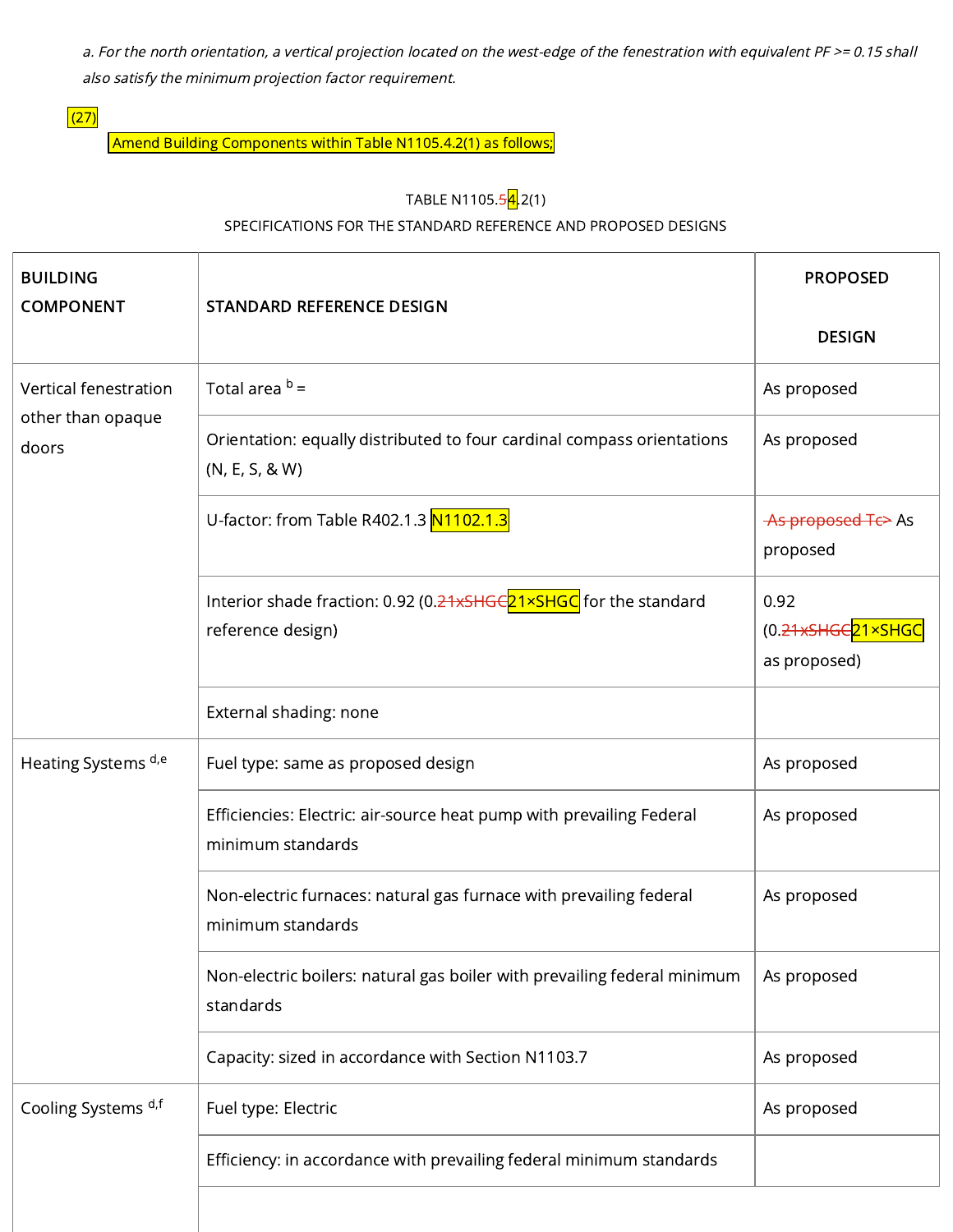|                                | Capacity: sized in accordance with Section N1103.7                  | As proposed                   |
|--------------------------------|---------------------------------------------------------------------|-------------------------------|
| Service Water<br>Heating d,e,f | Fuel type: same as proposed design                                  | As proposed                   |
|                                | Efficiency: in accordance with prevailing federal minimum standards | Same as standard<br>reference |
|                                | Use: gal/day=30+10x X Nbr Tank temperature: 120°F                   | Same as standard<br>reference |

## Footnotes remain unchanged

(28)

Section N1101.4 Above code programs shall be amended to read: The building official or other authority having jurisdiction shall be permitted to deem a national, state or local energy-efficiency program to exceed the energy efficiency require by the this code. Buildings approved in writing by such an energy-efficiency program shall be considered in compliance with this code.

(29) <mark>Section N1101.13 Application.</mark> Shall be amended to read; Residential buildings shall comply with Section N1101.13.5 and Section N1101.13.1, N1101.13.2, N1101.13.3, N1101.13.4 or shall meet the requirements as per Table N1102.1.3 and meet the requirements of Section 1101 through 1104 as amended.

 $(30)$ 

Section 1102.1 General. The building thermal envelope shall comply with the requirements of Sections N1102.1 through N1102.5 or shall meet the requirements as per Table N1102.1.3 and meet the requirements of Section 1101 through 1104 as amended.

 $(31)$ 

Section 1102.2.3 Eave Baffle. For air-permeable insulation in vented attics, a baffle shall be installed adjacent to soffit and eave vents. Baffles shall maintain a net free area opening equal to or greater than the size of the vent. The baffle shall extend over the top of the attic insulation. The baffle shall be permitted to be any solid material. The baffle shall be installed to the outer edge of the exterior wall top plate so as to provide maximum space for attic insulation coverage over the top plate.

 $(32)$ 

Table N1102.1.3 Insulation Minimum R-Values and Fenestration Requirements by Component is amended to read;

| <mark> Climate</mark><br><mark>Zone</mark> | <b>Fenestration</b><br>U-Factor | Skylight<br>U-Factor | Glazed<br><b>Fenestration</b><br><b>SHGC</b> | Ceiling<br>R-Value | Wood<br><b>Frame</b><br><b>Wall R-</b><br>Value | Mass Wall<br>R-Value | <b>Floor</b><br><b>R-Value</b> |
|--------------------------------------------|---------------------------------|----------------------|----------------------------------------------|--------------------|-------------------------------------------------|----------------------|--------------------------------|
| $\overline{\phantom{0}}$                   | $\vert 0.60 \vert$              | 0.65                 | 0.30                                         | $R - 30$           | $R-13$                                          | 4/6                  | $R-13$                         |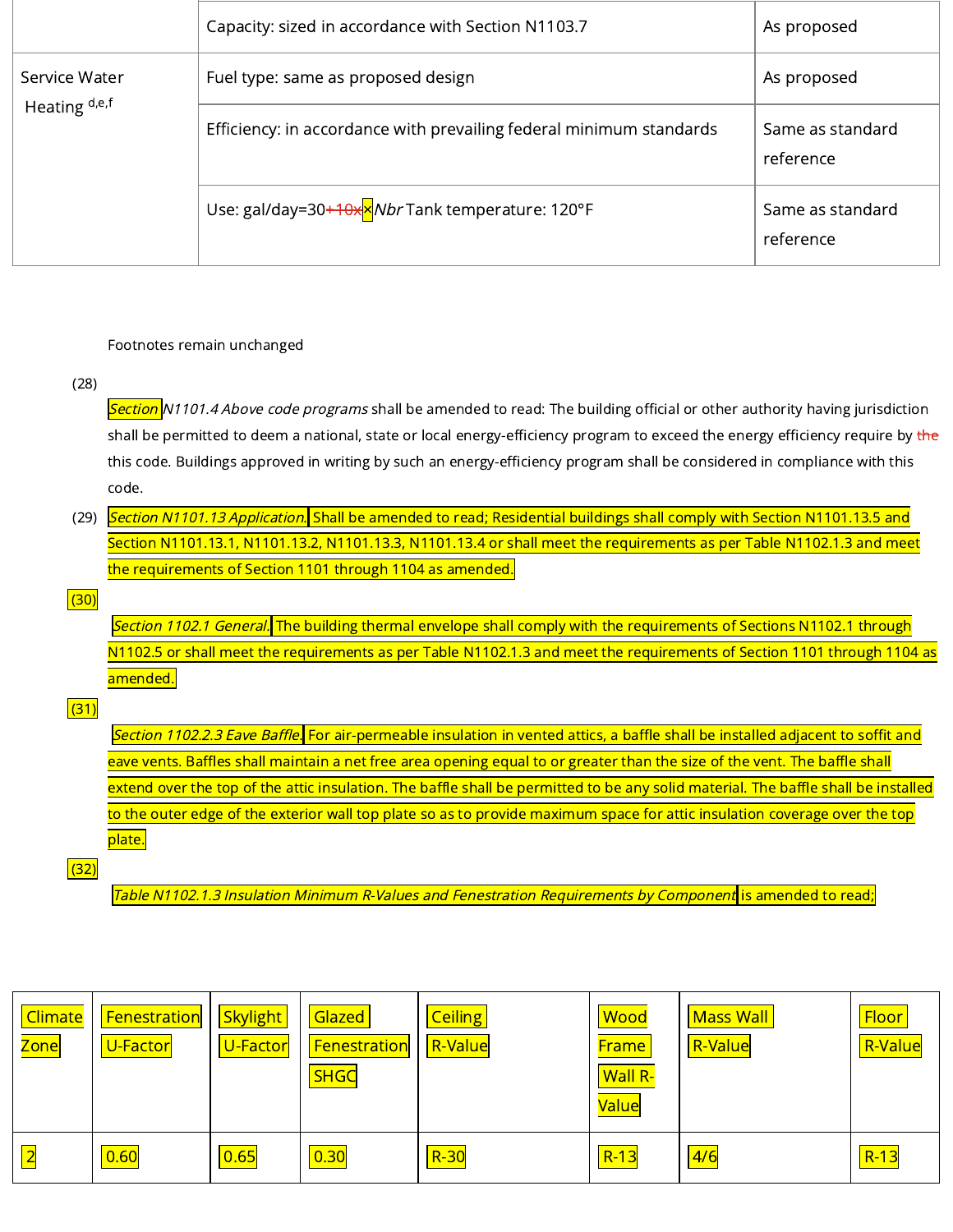#### Footnotes to remain unchanged

## $(33)$

Section N1103.3.6 Duct Leakage (1) is amended to read; Rough- in test: The total leakage shall be less than or equal to 6.0 cubic feet per minute per 100 square feet of conditioned floor area where the air handler is installed at the time of the test. Where the air handler is not installed at the time of the test, the total leakage shall be less than or equal to 5 cubic feet per minute per 100 square feet or conditioned floor area.

## $(34)$

Section N1102.4 Air leakage shall be amended to read: The building thermal envelope shall be constructed to limit air leakage in accordance with the requirements of Sections N1102.4.1 through N1102.4.4

Exception: Two family dwelling units and townhouses shall be permitted to comply with IECC Section C402.5.

- $(30\overline{35})$  $(36)$ Reserved.
	- $(37)$

Reserved.

Reserved.

 $\vert$ (38 $\vert$ 

N1102.4<mark>Section N1111</mark>.1.1 <del>Installation</del>Building Envelope Exception 5 shall is amended to read; Reroofs and roof **replacements** 

 $(39)$ 

Section N1110.1 General. Shall be amended to read; <del>(Mandatory). Additions The<mark>to</mark> componentsan of the</del>existing building thermal<mark>shall</mark> envelope<mark>comply</mark> a<del>s listed in<mark>with</mark> Table N1102.4.1.1 shall be installed in accordance with the manufacturer's</del> instructions and the criteria listed in Table N1102.4.1.1, as applicable to the method of construction. Where required by the building official, an approved third party shall inspect all components and verify compliance. 3

- (<del>31<mark>40</mark>) *N1102<mark>Section N1110</mark>.4.1.2<mark>3</mark> TestingPrescriptive compliance*. <del>The first sentence of the paragraph shall</del>Shall be amended to</del> read; <del>(Mandatory)<mark>Additions shall comply with Sections N1110</mark>.3.1 The<mark>through</mark> b<del>uilding</del>N1110.3.4 or <del>dwelling<mark>as</mark> unit<mark>per</mark></del></del> shall<mark>Table</mark> be tested for air leakage<mark>N1102.1.3</mark>
- (<del>32<mark>41</mark>) N1102<mark>Section M1411</mark>.4.1.3<mark>9</mark> Leakage<mark>Locking</mark> rate<mark>access</mark> <del>(Prescriptive)port caps</mark> shall<mark>is</mark> be added<mark>amended</mark> to read;</del></del> The<mark>Refrigerant</mark> b<del>uilding<mark>circuit access ports located outdoors may be fitted with locking-type tamper-resistant caps</mark> or</del> dwelling<mark>may</mark> unit<mark>be</mark> shall<mark>otherwise</mark> have<mark>secured</mark> an<mark>to</mark> air<mark>prevent</mark> leakage<mark>unauthorized</mark> rate not exceeding 5 air changes per hour in Climate Zone 2 when tested in accordance with Section N1102.4.1.2access
- (<del>33<mark>42</mark>) *1502<mark>Section M1502</mark>.4.5<mark>6</mark>.1 Specified length* is amended to read "The maximum length of the exhaust duct shall be 35 feet</mark></del> (10,668mm) from the connection to the terminus of the transition duct from the dryer to the outlet terminal. Where fittings are utilized, the maximum length of the exhaust duct shall be reduced in accordance with Table M1502.4.46.1
- (<del>34<mark>43</mark>)</del> Table M1502.4. $\frac{4}{6}$ .1 is amended to read;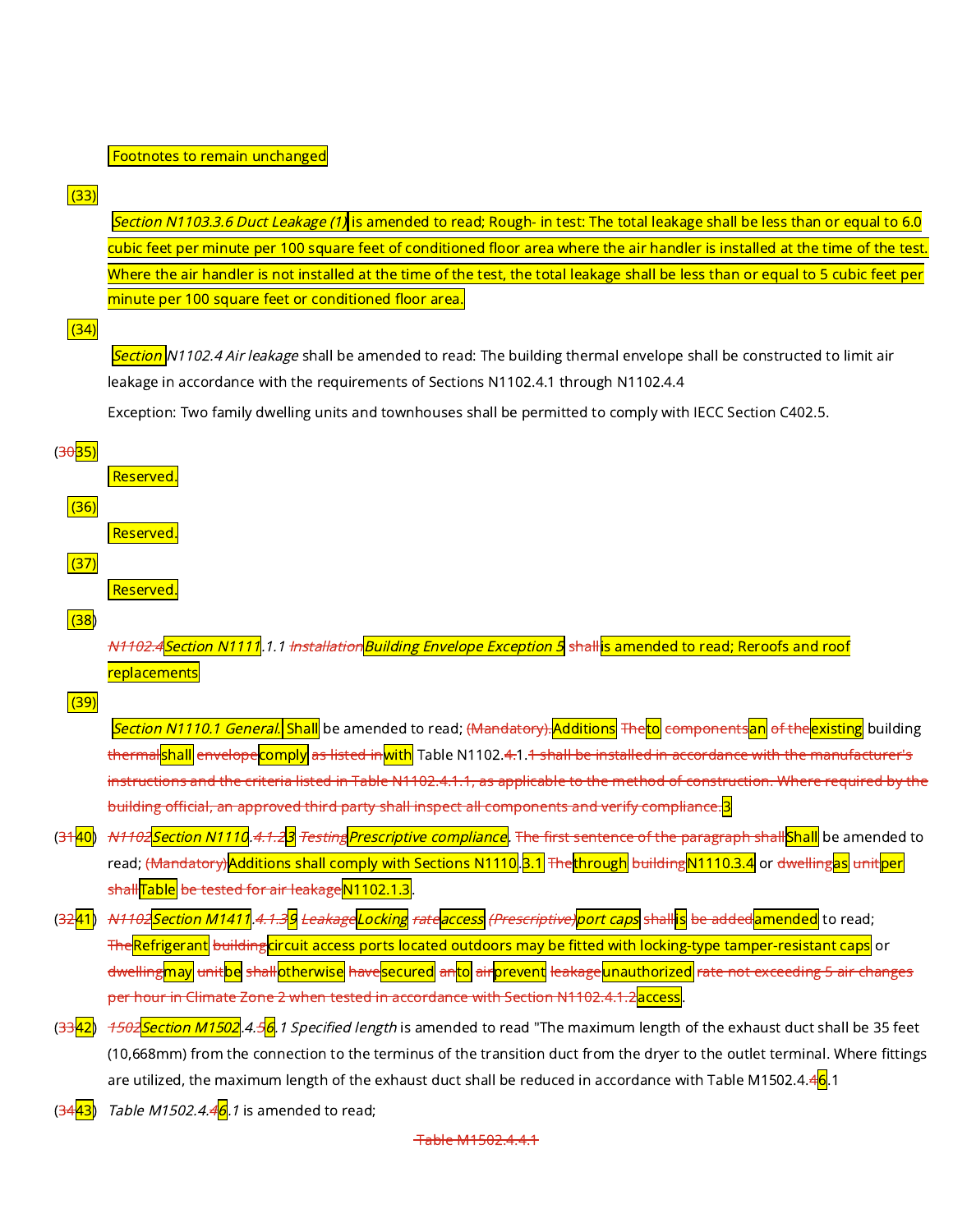| <b>Maytag dryers:</b>           | <b>Amana/Speed Queen</b><br>dryers:   | <b>OLDER MODELS:</b><br>Maytag, 1990 |  |
|---------------------------------|---------------------------------------|--------------------------------------|--|
| 65 feet with 0 elbows           | 44 feet with 0 elbows                 | 50 feet with 0 elbows                |  |
| 54 feet with 1 elbow            | 34 feet with 1 elbows                 | 42 feet with 1 elbow                 |  |
| 44 feet with 2 elbows           | 26 feet with 2 elbows                 | 34 feet with 2 elbows                |  |
| 36 feet with 3 elbows           | 20 feet with 3 elbows                 | 26 feet with 3 elbows                |  |
| 28 feet with 4 elbows           |                                       |                                      |  |
| Whirlpool dryers                | Fridgidare/Westinghouse/Tappen/Gibson | Whirlpool, 1991                      |  |
| 64 feet with 0 elbows           | 60 feet with 0 elbows                 | 58 feet with 0 elbows                |  |
| 54 feet with 1 elbow            | 52 feet with 1 elbow                  | 48 feet with 1 elbow                 |  |
| 44 feet with 2 elbows           | 44 feet with 2 elbows                 | 38 feet with 2 elbows                |  |
| 34 feet with 3 elbows           | 32 feet with 3 elbows                 | 29 feet with 3 elbows                |  |
| 27 feet with 4 elbows           |                                       |                                      |  |
| Kenmore dryers                  | <b>Magic Chef/Admiral/Norge</b>       | Kenmore, 1988                        |  |
| 64 feet with 0 elbows           | 45 feet with 0 elbows                 | 22 feet with 3 elbows                |  |
| 54 feet with 1 elbow            | 35 with 1 elbows                      |                                      |  |
| 44 feet with 2 elbows           | 25 with 2 elbows                      |                                      |  |
| 34 feet with 3 elbows           |                                       |                                      |  |
| 27 feet with 4 elbows           |                                       |                                      |  |
| <b>General Electric dryers:</b> | Camco/Moffat/McClary                  | Throm                                |  |
| 90 feet with 0 elbows           | 45 feet with 0 elbows                 | 55 feet with 0 elbows                |  |
| 60 feet with 1 elbow            | 35 feet with 1 elbow                  | 47 feet with 1 elbow                 |  |
| 45 feet with 2 elbows           | 25 feet with 2 elbows                 | 41 feet with 2 elbows                |  |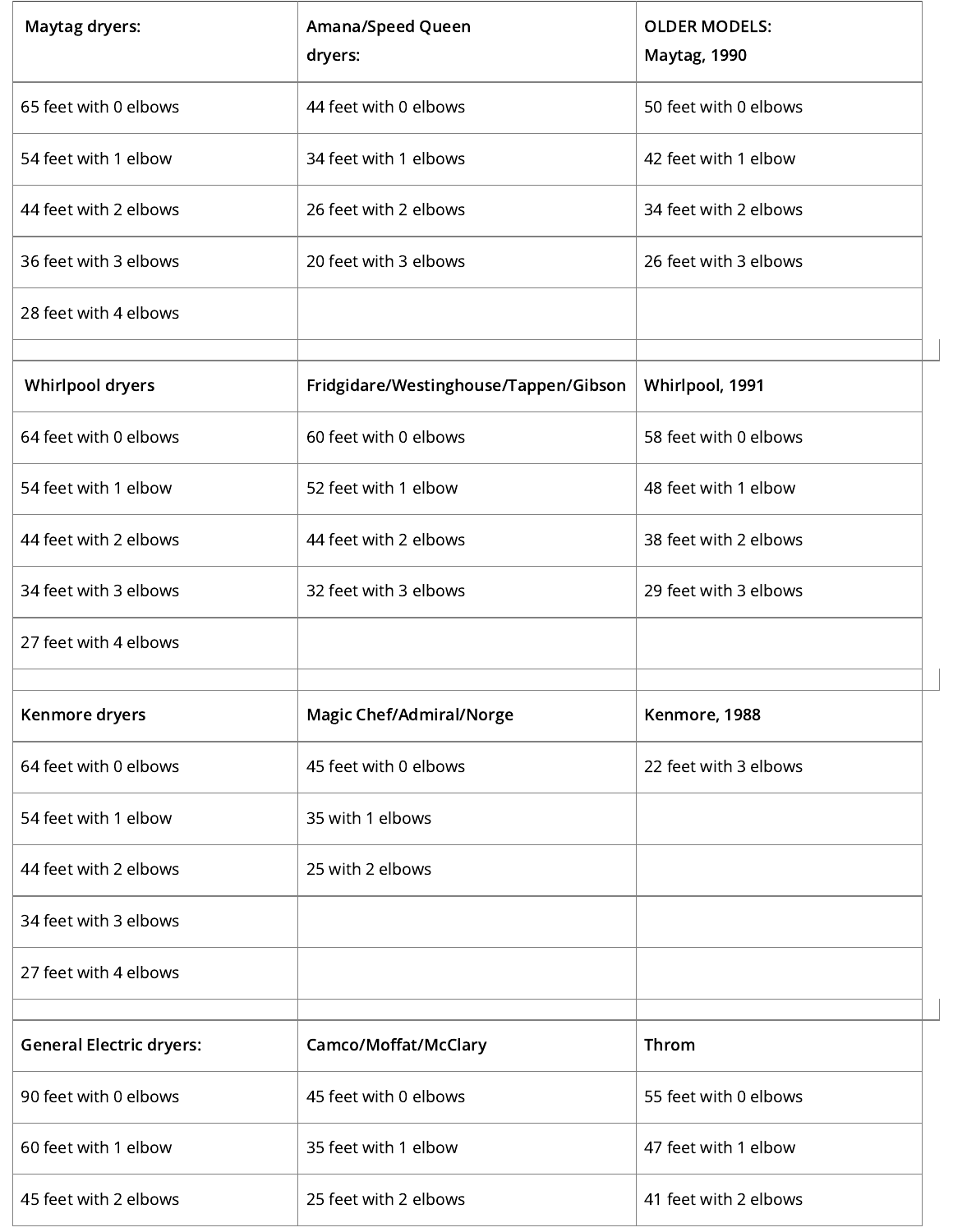- (<del>35<mark>44</mark>) *Section E3401.1 Applicability* is amended to read: "The provisions of Chapters 34 through 43 shall establish the general</del> scope of the electrical system and equipment requirements of this code. Chapters 34 through 43 cover those wiring methods and materials most commonly encountered in the construction of one- and two-family dwellings and structures regulated by this code. Other wiring methods, materials and subject matter covered in the most currently adopted version of the National Electrical Code (NFPA 70) as amended in [Chapter](https://library.municode.com/) 5 Buildings, Construction and Related Activities, Article IX Electrical Code, Victoria City Code, are also allowed by this code."
- (<del>36<mark>45</mark>)</del> Section E3401.2 Scope is amended to read: "Chapters 34 through 43 shall cover the installation of electrical systems, equipment and components indoors and outdoors that are within the scope of this code, including services, power distribution systems, fixtures, appliances, devices and appurtenances. Services within the scope of this code shall be limited to 120/240 volt, 0- to 400-ampere, single-phase systems. These chapters specifically cover the equipment, fixtures, appliances, wiring methods and materials that are most commonly used in the construction or alteration of one- and twofamily dwellings and accessory structures regulated by this code. The omission from these chapters of any material or method of construction provided for in the referenced standard NFPA 70 shall not be construed as prohibiting the use of such material or method of construction. Electrical systems, equipment or components not specifically covered in these chapters shall comply with the applicable provisions of the most currently adopted version of the National Electrical Code (NFPA 70), as amended in [Chapter](https://library.municode.com/) 5 Buildings, Construction and Related Activities, Article IX Electrical Code, Victoria City Code."
- (<del>37</del>46) Section E3406.3 Minimum size of conductors is amended to read: "The minimum size of conductors for feeders and branch circuits shall be No. 12 copper and No. 6 aluminum. The minimum size of service conductors shall be as specified in Chapter 36."

Add 2 exceptions to Section E3406.3 Minimum size of conductors;

Exception 1: Smoke/Carbon Monoxide detectors, where required to be hard wired, may use #14 copper conductors per Table 3702.14. Up to 12 devices may be interconnected per manufacturer instructions/NFPA 72 guidelines.

Exception 2; Under cabinet task lighting may use #14 copper conductors per Table E3702.14

## $(3847)$

Section E3406.8 Aluminum and copper connections is amended by adding the following sentence: "If aluminum conductors are installed, they must be terminated according to the manufacturer's recommendations and have a coating of oxidation inhibitor applied."

 $(3948)$ 

Section E3601.1 Scope is amended by adding the following sentence: "Meter installation and service requirements of local electric utilities may be more stringent than described herein. It is recommended that requirements be verified with the appropriate electric utility before proceeding with service installation work."

(<del>40<mark>49</mark>)</del> *Section E3601.6.2 Service disconnect location* is amended to read: "The service disconnecting means shall be installed at a readily accessible location outside of a building nearest the point of entrance of the service conductors. Each occupant shall have access to the disconnect serving the dwelling unit in which they reside."

- (<del>41<mark>50</mark>)</del> *Section E3603.2 Ungrounded service conductors for accessory buildings and structures, Exception #3* is added to read: "For limited loads of a single branch circuit, the minimum size shall be No. 12 copper or No. 6 aluminum or copper-clad aluminum, but in no case smaller than the branch-circuit conductors."
- $(4251)$ Section E3604.2.2 Vertical clearance from grade is amended by adding item 4 to read: "Where electric utility service installation requirements are more restrictive than those shown in items 1, 2, or 3 of this section, the more restrictive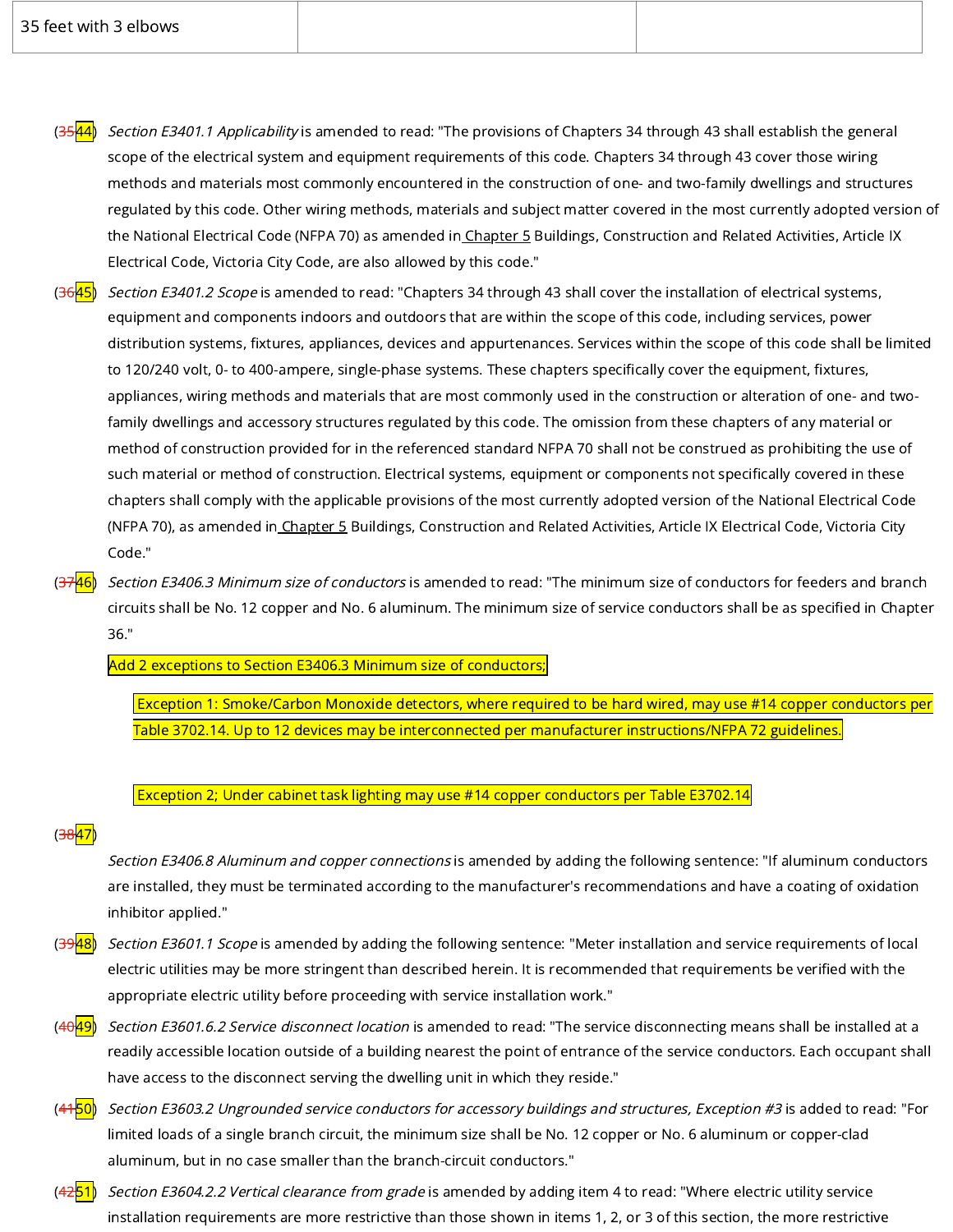requirement for service drop conductor height shall apply."

- $(4352)$ Section E3604.5 Service masts as supports is amended to read: "Where a service mast is used for the support of service drop conductors, it shall be of adequate strength or be supported by braces or guys to withstand the strain imposed by the service drop. Only raceway-type service masts shall be used, all raceway fittings shall be identified for use with service masts. Where a service mast extends through the roof, such mast shall be flashed so as to make the roof penetration watertight. In addition to the aforementioned provisions, a minimum of two (2) inch rigid conduit shall be used for service mast, which is the sole support of the service entrance conductors. Only power service drop conductors shall be permitted to be attached
- $(4453)$

to a service mast."

Section E3605.7 Mounting supports is amended to read: "Cables shall be supported by straps or other approved means within 12 inches (305 mm) of every service head or connection to a raceway or enclosure and at intervals not exceeding 30 inches (762 mm)."

(<del>45<mark>54</mark>)</del>

Section E3605.9.3 Service head location is amended to read: "Service heads shall be located above the point of attachment of the service-drop conductors to the building or other structure.

Exception: Where it is impracticable to locate the service head above the point of attachment, the service head location shall not be more than 24 inches (610 mm) from the point of attachment."

 $(4655)$ 

Section E3606.5 Surge protection is amended to read; All services supplying one-and two-family dwelling units may be provided with a surge protective device (SPD) installed in accordance with Sections E3606.5.1 through E3606.5.3.

 $(56)$ 

Section E3608.1 Grounding electrode system is amended by adding the following sentence: "All new or rebuilt building services shall have installed a driven ground rod as described in Section E3608.1.4.1"

(<del>47<mark>57</mark>)</del> *Section E3611.1 Methods of grounding conductor connection to electrodes* is amended by adding item 5 to read: "All new or rebuilt services shall have a listed acorn type set screw clamp of cast bronze or brass used to clamp the grounding electrode conductor to the grounding electrode (ground rod) as required by Sections E3608.1, E3608.1.4."

(<del>48) *TableE3702.14Branch-circuit requirements - summary* is amended by deleting the entire 15 amp circuit rating column.</del>

- <del>(49<mark>58</mark>)</del> Section E3703.2 Kitchen and dining area receptacles is amended by adding the following sentence: "The branch circuits serving kitchen countertop receptacles shall comply with the maximum loads specified in Section E3702, but in no case shall such circuits have more than three (3) duplex receptacles per circuit."
- (<del>50</del>59) Section E3703.56 Number of branch circuits is amended by adding the following sentence: "In addition to the limitations contained herein, no general purpose branch circuit shall have more than ten (10) outlets per circuit."
- (<del>51<mark>60</mark>)</del> Section E3704.1 Conductor Size is amended to read: "The size of feeder conductors shall not be less than No. 10 copper or No. 6 aluminum where the load supplied consists of any of the following number and types of circuits: (1) two or more twowire branch circuits supplied by a two-wire feeder; (2) three or more two-wire branch circuits supplied by a three-wire feeder; or (3) two or more three-wire branch circuits supplied by a three-wire feeder."
- $(5261)$ Table E3801.4 Allowable Wiring Method Applications For Wiring Methods is amended by adding to the Services line a footnote L to read: "See Chapter 36 for specific service wiring method limitations."

Section E3902.3 Outdoor receptacles. is amended to read; 125-volt receptacles installed outdoors and supplied by singlephase branch circuits, 15 and 20 amp receptacles, shall have ground-fault circuit-interrupter protection for personnel.

 $(63)$ 

(<del>53<mark>62)</mark></del>

Section E3902.9 Laundry Areas is amended to read; 125-volt receptacles installed in laundry areas and supplied by singlephase branch circuits, 15 and 20 amp receptacles, shall have ground-fault circuit-interrupter protection for personnel.

 $(64)$ 

Add an exception to Section E3902.17 Arc-Fault-Circuit Interrupter Protection;